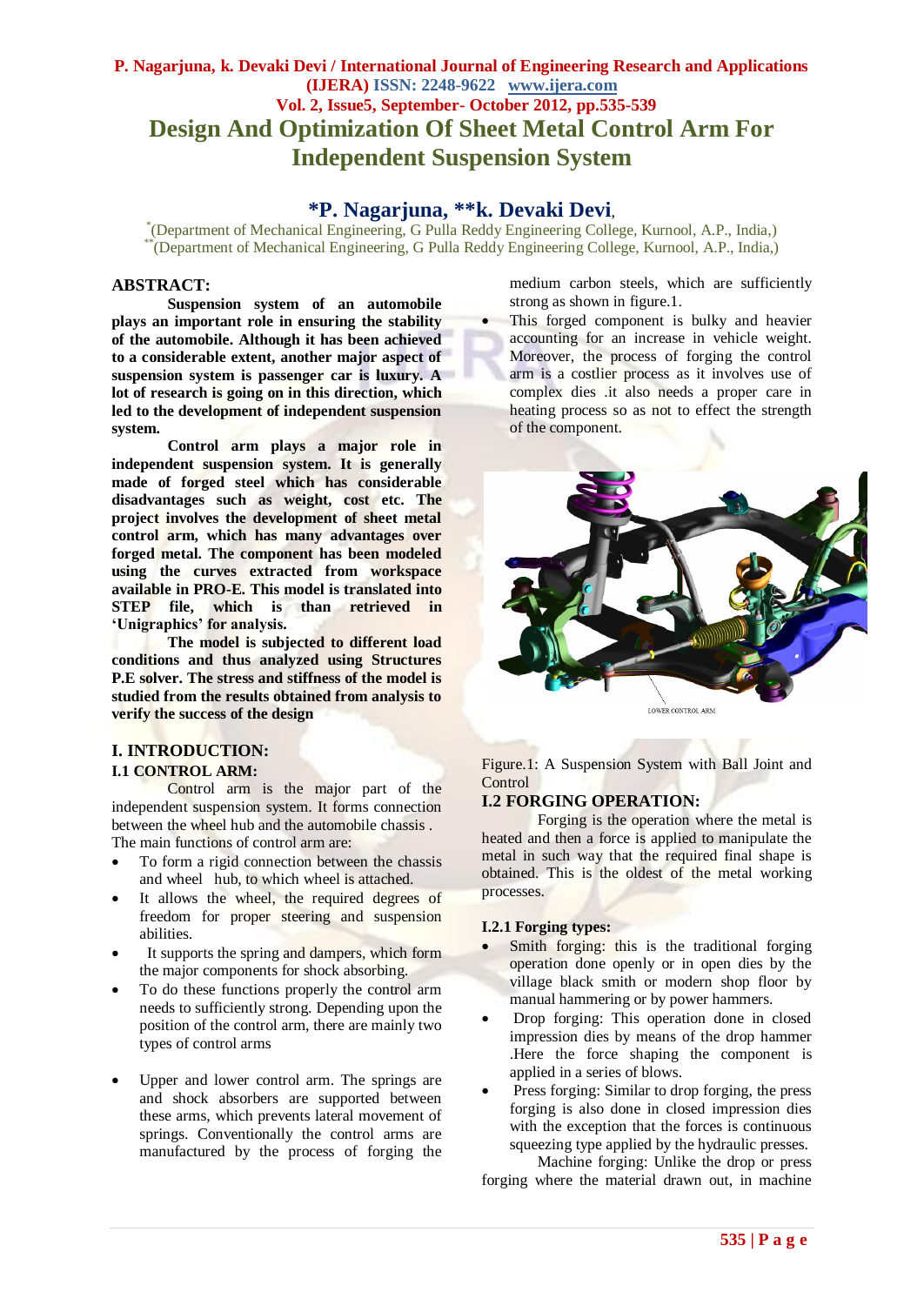## **Vol. 2, Issue5, September- October 2012, pp.535-539**

forging, the material is upset to get the desired shape. The control arms are mostly manufactured by drop forging process.

## **Advantages:**

 $\triangleright$  Uniformity of qualities for parts subjected to high stress and loads.

- Close tolerances
- $\triangleright$  Speed of production

#### **Disadvantages:**

- $\triangleright$  High tool cost
- $\triangleright$  High tool maintenance
- $\triangleright$  No core holes
- Limitations in size and shape

## **I.2.2 Sheet Metal Operation:**

The sheet metal operation basically involves the process of press working consists of shearing and then plastically working the metal to the desired finished shape and the size through a few quick strokes under heavy loads .

#### **I.2.3 Press Tool Operations:**

| <b>Shearing</b> | shearing, |
|-----------------|-----------|
| blanking,       |           |

piercing,trimming,

|           |                         | shaving. |
|-----------|-------------------------|----------|
|           | Tension                 | stretch  |
| forming   |                         |          |
|           | Compression             | coining, |
| sizing,   |                         |          |
|           |                         | ironing, |
| hobbing   |                         |          |
|           | Tension and compression | drawing, |
| spinning, |                         |          |
|           |                         | bending, |

forming

**and and** 

embossing

#### **Advantages:**

 $\triangleright$  It is one the cheapest and fastest way of complete manufacture of a component.

#### **Disadvantages:**

 $\triangleright$  Sheet metal operations are generally performed on the sheets of thickness less than 5mm.

#### **II. DESIGN OF CONTROL ARM II.1 DESIGN CONSIDERATIONS**:

- $\triangleright$  Space
- $\triangleright$  Strength
- $\triangleright$  Weight
- $\triangleright$  Manufacturing feasibility
- $\triangleright$  Cost

## **II.2 DESIGN PROCEDURE:**

The design is mainly based on the consideration like decrease of weight and cost etc. The existing forged component is heavy and its manufacturing is complex. So in order to make more reliable it is replaced by sheet metal component which is light and involves more simple operations. The workspace for the design is extracted from the existing forged model. The design and modeling is done using CAD software,"PRO-E". To obtains the workspace the curves are extracted from the extreme edges of the workspace model and copied to a new file. Modeling is done using surfaces. Design with surfaces is simpler and complex shapes can be modeled using operations like merging, trim etc. After the creation of the model using surfaces the surface is thicken to 3.5mm using solid protrusion.

The rod and washer are designed as per required dimensions. A standard ball joint of suitable dimension is modeled. The thickness of the sheet metal component is 3.5mm. Practically the ball joint and the rod are attached to the sheet metal component using wields. Sheet metal component can be manufactured by making two bends along with form operation and one roll operation. The design is improvised based on the analysis results and a final model is developed.



Figure.2: Existing Forged Model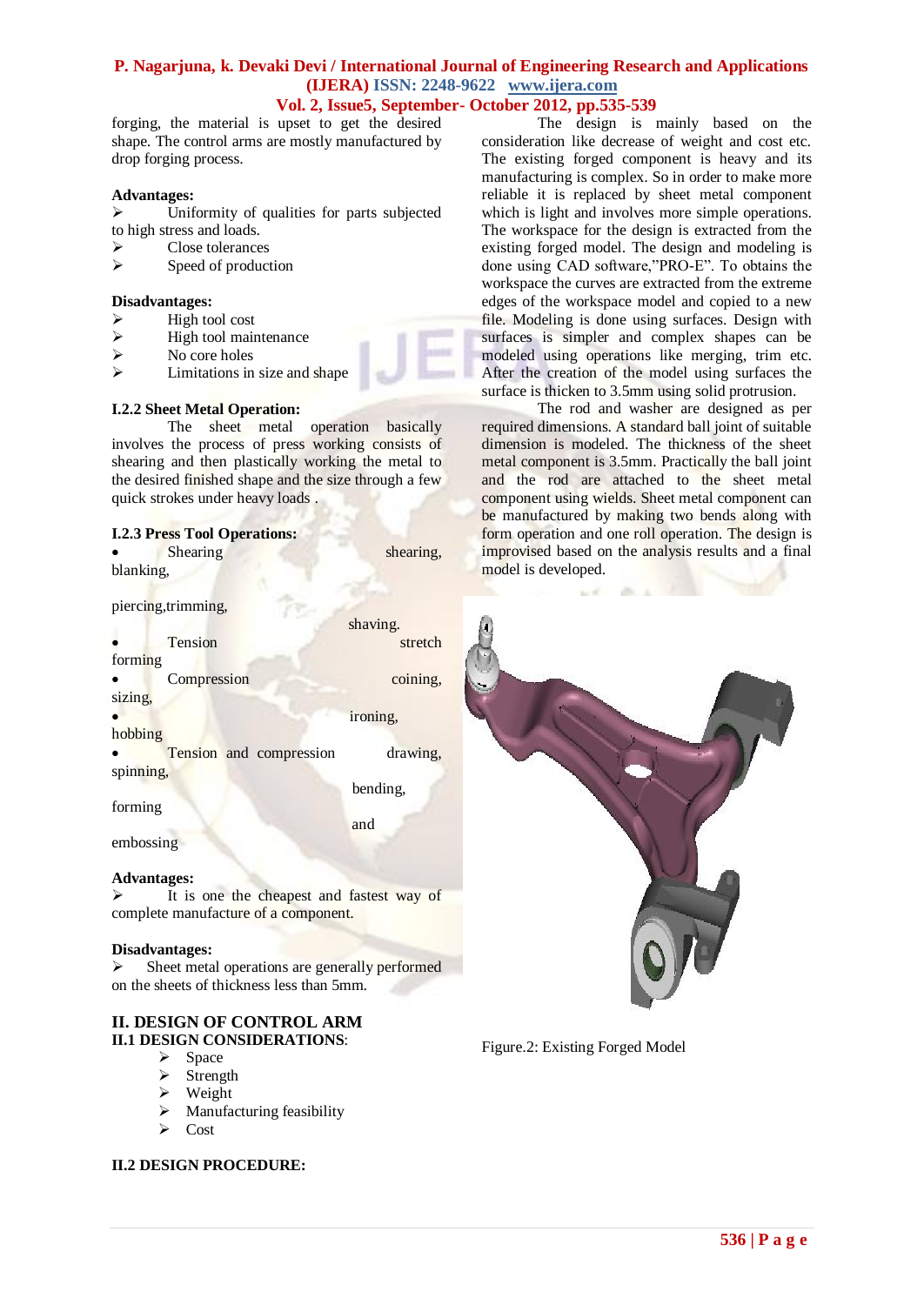#### **Vol. 2, Issue5, September- October 2012, pp.535-539**

stiffening, large deflections and large strain capabilities.



Figure.6: Tetrahedral Element

Figure.3: Sheet Metal Control Arm

## **II.3 MANUFACTURING PROCESS:**

1. A flat blank is created from the design.

2. The blank is then subjected to vertical draw.



1. Flange inside operation is performed; it is done in 2 to 3 stage.

2. The sheet is rolled on to the back rod using rolling punches. It is also performed in 2 to 3 stages. 3. Finally, holes are pierced in the component



Figure5: Flange Inside

## **III.ANALYSIS**

The final model is exported by "step translator" to a step file. The created step file is imported into Unigraphics' software and converted to Unigraphics part file. Environment

Structures P.E./Linear Statics Plus

|  | Structural       |
|--|------------------|
|  | : Linearity:     |
|  | Steady-state     |
|  | Structures P.E.  |
|  | Time dependency: |

#### **III.1.MESHING:**

The model is meshed with tetrahedral 10 elements. The element is defined by ten nodes having three degrees of freedom at each node, translation in the nodal x, y, and z direction. The element also has plasticity creep, swelling, stress



Figure7: Meshed Component



Figure 8: Rigid Links In Hole

At the ball joint hole a central node is created and rigid links are created connecting between the central node and nodes created on the hole during meshing of the component. This is to make nearest to practicality .The point loads are applied at that central node.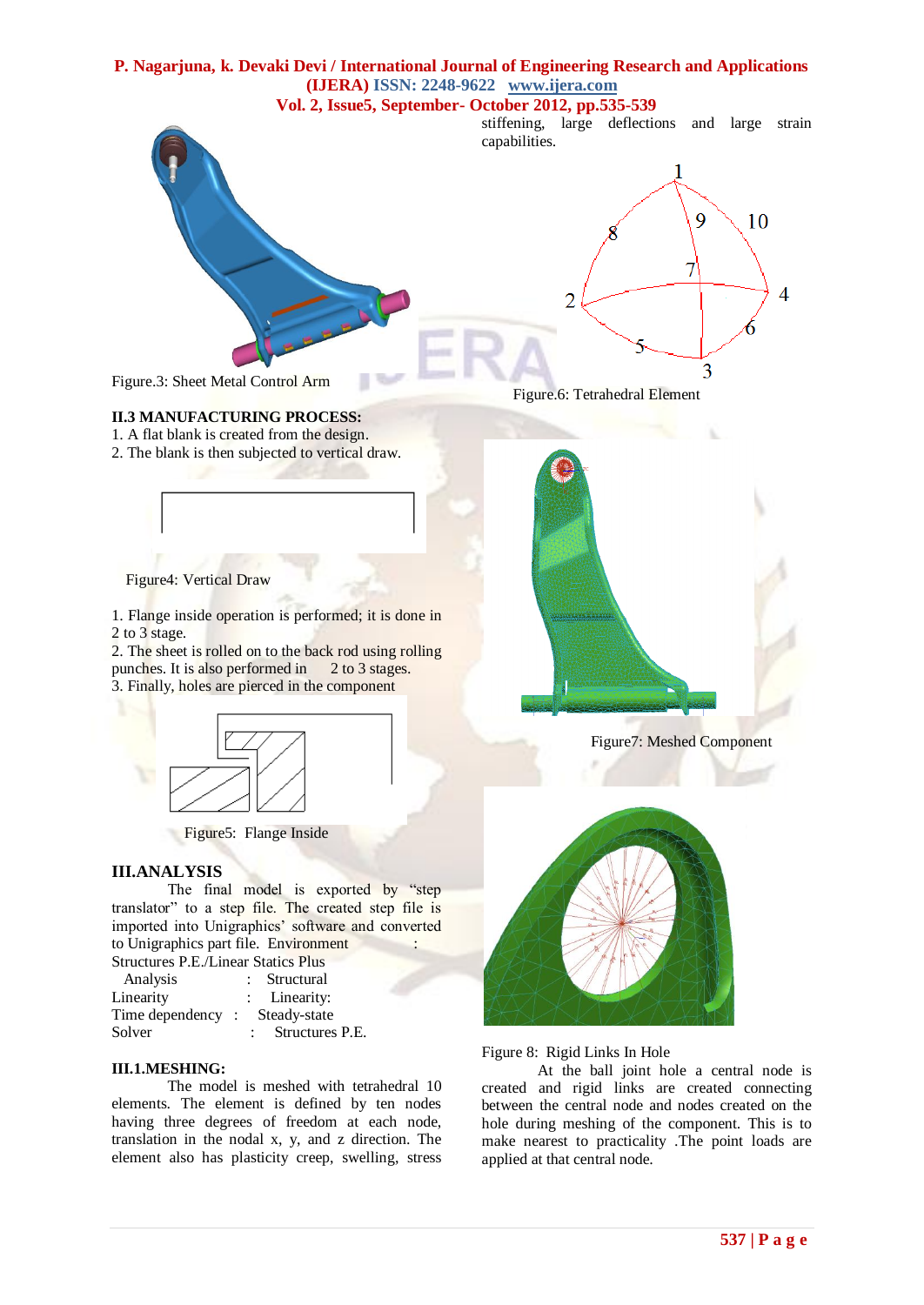#### **Vol. 2, Issue5, September- October 2012, pp.535-539**

Number of elements created = **28276** Number of nodes created =**53272** The analysis is carried for three different load conditions.

#### **III.2.LOADS AND BOUNDARY CONDITIONS:**

The Model has been analyzed for the following load cases.

#### **III.2.1. Incidental Load case:**

These loads act on the vehicle when it is subjected to high and sudden decelerating forces.

#### **Loads:**

| .oad (N) |      |  |
|----------|------|--|
|          |      |  |
| 0910     | .JJU |  |

All the loads were applied at the point D.

#### **Boundary Conditions:**

z translation fixed for point D. x, y, z translations fixed for point E1.

y, z translations fixed for point E2.

## **III.2.2Maximum Load case:**

These load conditions are observed during regular operations of the vehicle.

#### **Loads:**

| Load $(N)$ |      |
|------------|------|
| v          |      |
| 7880       | 5860 |

#### All the loads were applied at the point D. **Boundary Conditions:**

#### z translation fixed for point D.

x, y, z translation and rotations fixed for point E1. **x, y, z** translation and rotations fixed for point E2. **III.2.3Stiffness calculations:**

**Loads:**

| Lvaus.<br>Load $(N)$ |      |
|----------------------|------|
|                      |      |
| 1000                 | 1000 |

All the loads were applied at the point D.

#### **Boundary Conditions:**

z translation fixed for point D. x,y,z translations fixed for point E1. y,z translations fixed for point E2.

## **III.3MATERIAL PROPERTIES:**

Modulus of Elasticity =210000 MPa Poisson's ratio =  $0.3$ Steel (safe stress = 540 MPa)

It is finally solved using structures P.E solver .The results obtained are retrieved through post processor section.



Figure 9: Points Where Loads and Boundary Conditions To Be Applied

#### **IV.RESULTS AND DISCUSSIONS IV.1. INCIDENTAL LOAD CASE:**

The maximum stress observed during this case is 513 MPa

The yield strength of the material is 540 MPa

It is observed that, the stress obtained is less than the yield strength of material .So the control arm withstands the incidental loads.

## **IV.2. MAXIMUM LOAD CASE:**

The maximum stress observed during this case is 466 MPaThe yield strength of the material is 540 MPa

It is observed that, the stress obtained is less than the yield strength of material .So

the control arm withstands the maximum loads.

#### **IV.3. STIFFNESS LOAD CASE:**

#### Stiffness calculations:

Stiffness=force/maximum deflection

#### **=1000/.1439=5263N/mm =1000/.02643=37835N/mm**

| \v =1000/.02043=3/8331\/MM |          |  |
|----------------------------|----------|--|
| $\sum_{i=1}^{n}$           | $\Omega$ |  |

| Direction | Objective Stiffness   Obtained Stiffness<br>N/mm | N/mm  |
|-----------|--------------------------------------------------|-------|
| Ky        | 3000                                             | 5263  |
| Κv        | 24000                                            | 37835 |

From the stiffness calculations it is observed that, the control arm satisfies the stiffness requirements in X and Y-directions.